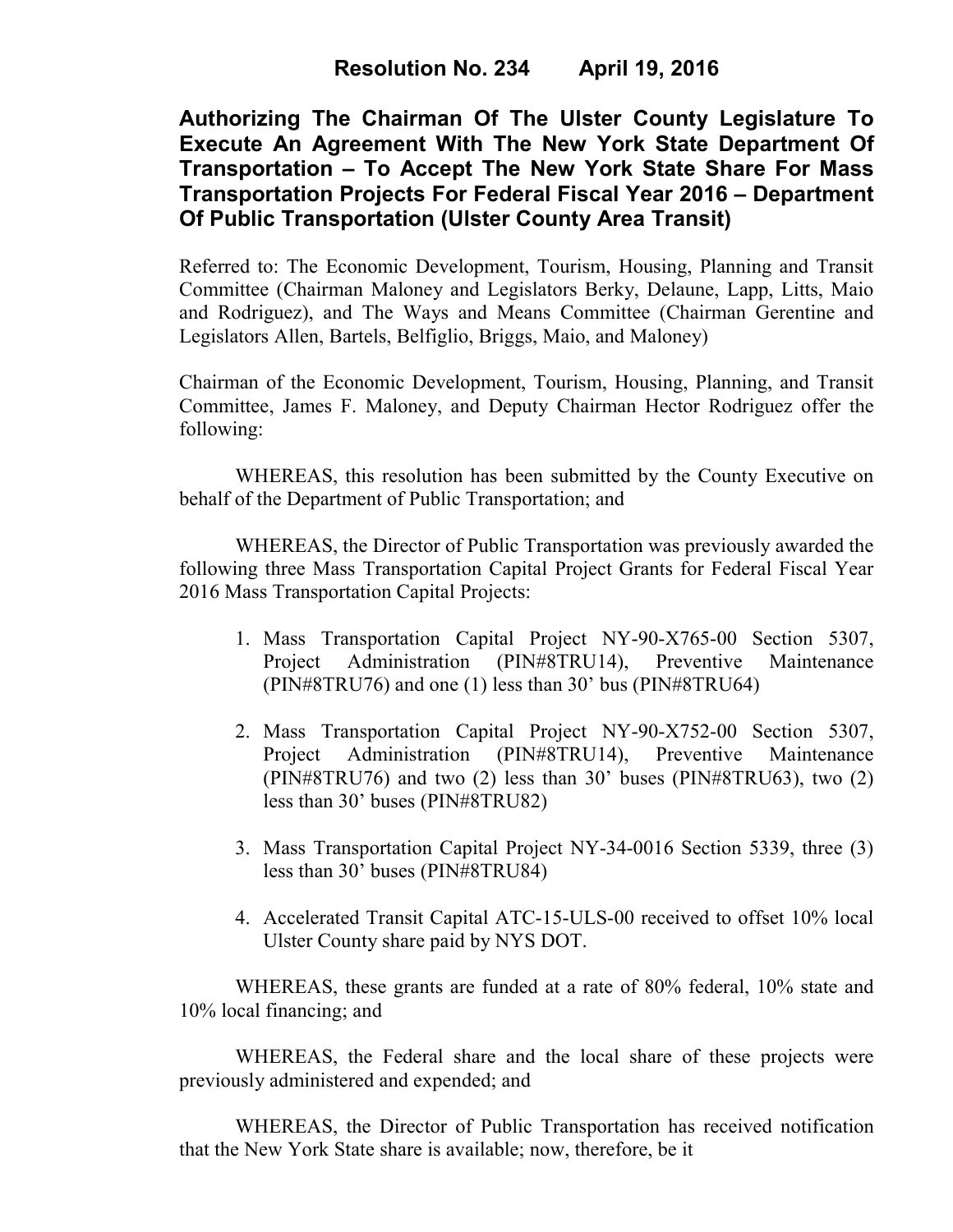### **- Page 2 -**

## **Resolution No. 234 April 19, 2016**

# **Authorizing The Chairman Of The Ulster County Legislature To Execute An Agreement With The New York State Department Of Transportation – To Accept The New York State Share For Mass Transportation Projects For Federal Fiscal Year 2016 – Department Of Public Transportation (Ulster County Area Transit)**

RESOLVED, that the Chairman of the Ulster County Legislature is hereby authorized to execute an agreement (Contract No. K007205), and any amendments thereto, with the New York State Department of Transportation in order to accept the New York State share for Federal Fiscal Year 2016 Mass Transportation Capital Projects, in the total amount of \$571,325.00, in the form as filed with the Clerk of the Ulster County Legislature, or as modified with the approval of the County Attorney,

and moves its adoption.

### ADOPTED BY THE FOLLOWING VOTE:

AYES: 22 NOES: 0 (Absent: Legislator Loughran)

Passed Committee: Economic Development, Tourism, Housing, Planning and Transit on April 5, 2016

Passed Committee: Ways and Means on April 12, 2016

FINANCIAL IMPACT: \$571,325.00.00 – BUDGETED 2016 COUNTY APPROPRIATION DOLLARS \$571,325.00.00 – BUDGETED STATE REVENUE DOLLARS